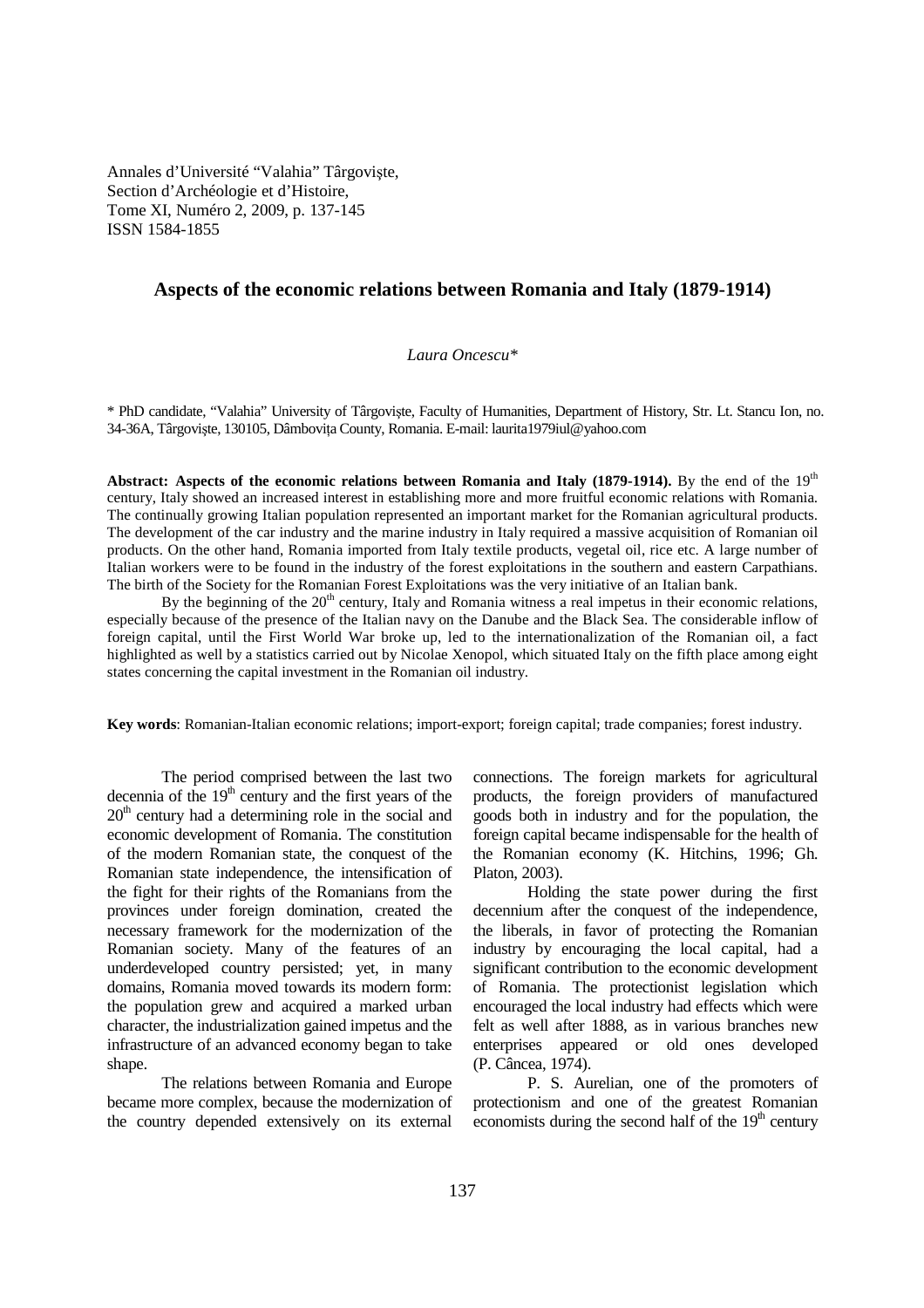## *Laura Oncescu*

showed, in his studies, that all the industrial countries were at first protectionist, that Bismarck and Wilhelm II applied the policy of protectionism successfully, just as Italy did after 1859, that the United States, applying the most rigorous protectionist regime, beside the unprecedented development of its national industry, increased its custom tax revenues from 25 million dollars, in 1825, to 214 million dollars, in 1883, while England, the champion of the free exchange policy, taxed, in 1887, the manufactured goods with 12-20% (R. D. Vlad, 1994).

 Because the modernization imposed, as we have mentioned, an adaptation to the requests and the rhythm of the developed Europe, the Romanian political elite saw itself forced to analyze the context of Romania's integration in the concert of the European states. These people, mostly graduates of the West European higher education, understood that the only way for the Romanians was the development "at the same pace as Europe" (L. Năstasă, 1998, p. 172-179).

 This fact is confirmed by a declaration made by Ion C. Brătianu in the Assembly of Deputies, on January 10/22, 1861: "Gentlemen, I have been abroad and talked to the capitalists, I even negotiated with them, and they told me that unless we have institutions to guarantee their transactions, they will not come to discharge their capitals in here..." (Gh, Platon, 2003, p. 32).

 In his turn, Ştefan Zeletin, the theoretician of the Romanian neoliberalism, mentioned that: "The invasion of capitalism in Romania increased the circulation of goods up to the level of modern life and modernization concerned the entire society" (I. Bulei, 2004, p. 43).

 The foreign capital had a crucial role in the development of the Romanian economy. Penetrating in Romania in large quantities, mainly after the independence war, this capital was invested in industry, banks, commerce, insurances. In industry, the foreign capital had become predominant in gas and electricity (95.5%), oil (94%), sugar (94%), metallurgy (74%), chemical industry (71.3%) and wood industry (69%).

 The foreign capital represented, at the same time, a massive presence in the banking system after 1880, when the national system of credit institutions became totally functional.

 The adhesion of Romania to the Triple Alliance (N. Ciachir, 1996; N. Ciachir, Gh. Bercan, 1984; Gh. N. Căzan, Ş. R. Zöner, 1979), in 1883, in

the context of the situation of our country at the interference of the spheres of interest of some great expansionist powers, such as Austria-Hungary and Russia, got it closer to the block of the Central Powers, a fact which occasioned as well a collaboration with the signatory states of this treaty (R. Dinu, 2004).

 Pursuing the increase of its own influence in the Balkans, Italy supported Romania's orientation towards the block of the Central Powers and this thing facilitated as well a good development of the relations between these two states, not only politically but also economically and culturally (Gh. N. Căzan, Ş. R. Zöner, 1979; A. Tambora, 1977).

 Acknowledging the independence of Romania on December 6, 1879 and appointing count Tornielli as plenipotentiary minister to Bucharest, Italy proved that it preserved its good relations with our country, relations that wanted a more intense development in economy as well, in the context of Italy's unification and of the obtaining of Romania's independence.

 Just like Romania, Italy went through a more marked industrialization process only during the last two decennia of the  $19<sup>th</sup>$  century, when the state initiated a few measures meant to encourage the productive investments. The first protectionist customs tax, adopted in 1878, assured favorable development conditions for the textile and car industry. The heavy industry also went through a period of impetus thanks to the state subvention for the building of steel works and the development of the chemical industry and naval constructions industry (A. Tambora, 1977).

 The extension of the protectionist tax to the branches of agriculture (in the context of the agricultural crisis initiated in 1880, when Italy imported large quantities of wheat from the United States and Russia, determining a decrease of the price of wheat), turned the Italian wool and cotton into the most wanted products on the international market (N. Păun, L. Bathory, C. Ivaneş, 1986; G. Procacci, 1975).

 The signing of the Romanian – Austro-Hungarian convention (1875) determined a series of states, of which one was Italy, to become interested in "establishing the bases of a similar convention". The French consul in Galati wrote at the time that the Italian government was going to obtain the modification, in favor of its export commerce, of the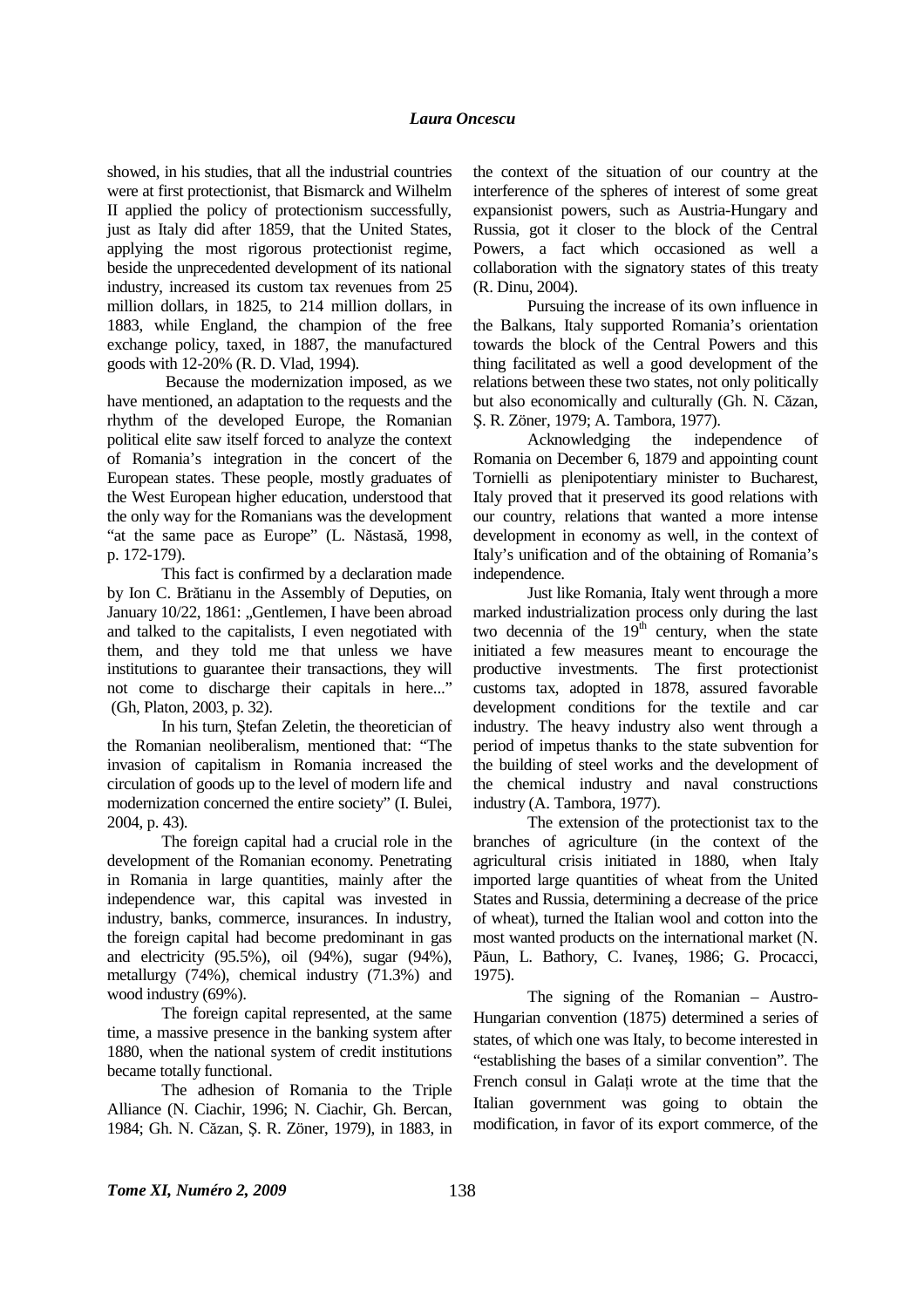customs taxes adopted by Vienna and Bucharest (C. Buşe, 1976).

 The secretary general of the Italian Minister of Foreign Affairs, Carlo Alberto Maffei sends, on December 25, 1879, a telegraph to Tornielli, the plenipotentiary minister of Italy to Bucharest, concerning the possibility of obtaining a special economic treatment for the Italians living in Romania: "Based on article 44 of the Treaty of Berlin, Austria-Hungary did so as to make accepted in Bucharest its interpretation concerning the conclusion of the conclusion of the commercial treaty with Romania, by means of which the "sudditos" of the Empire, regardless of their religion, were allowed to acquire stable goods in the Principalities... we have the firm conviction that the Romanian government will not exclude the Italian "sudditos" from the same benefit..." (R. Dinu, I. Bulei, 2001, p. 62-63).

 The adoption by the liberal government of a protectionist customs tax in 1886, in order to encourage the local industry and not to allow the foreign industrial products coming from Austria-Hungary or Germany to slow down any attempt of creation of a Romanian industry, had for a main consequence a long customs war with Austria-Hungary, during the period 1886-1893 (Gh. N. Căzan, 1979; N. P. Arcadian, 1936; I. Stanciu, I. Oncescu, 2004).

 The most important consequence of this customs war was the fact that the Romanian export shifted its focus from the Austrian-Hungarian market to the British, Belgian, French and Italian one (G. D. Cioriceanu, 1928; V. Jinga, 1975; Gh. N. Căzan, Ş.R. Zöner, 1979).

 In a report on the external commerce of Romania, sent in June 1884, by count Tornielli Brusati di Vergano, the Italian plenipotentiary minister to Bucharest, to the count of Robilant, minister of foreign affairs of Italy, was mentioned that: "the system of conventional custom taxes introduced by Romania through the customs-related political agreements concluded with Austria-Hungary in 1875 was extended later on within the treaties concluded as well with other countries such as England, Belgium, Germany, Italy. According to an 1878 law, this conventional treatment was applied as well to other states, such as Turkey and France, which were not related through a special treaty with Romania. And according to the new Romanian customs tax, which entered into force on July 1/12, 1885 and which is part of the customs law of May

17/29, 1886, if one of the countries with which Romania concluded treaties were to accept customs tax variations before the expiry date of these ones, this treatment (these variations) would affect as well the agreements with Italy..." (\*nr. 36, aug. 31/sept. 12, p. 328).

 Of the above-mentioned countries, Romania had excedentary balances with England (in 1882 and 1892), Belgium (in 1892, 1902 and 1912), France (in 1882 and 1912) and throughout the years with Italy (V. Jinga, 1975; Gh. Platon, 2003).

 So, Italy proved to be one of the main "clients" and providers of Romania. Its continually increasing population was to become one of the main beneficiaries of the Romanian agricultural products. The development of the Italian car industry and of the Italian marine, which assured the transport of merchandises, required the massive buying of Romanian oil products. In reply, the Italian textile articles, through their special quality and thanks to their convenient price, were more and more the first choice of the Romanian consumers (G. D. Cioriceanu, 1928).

 Through its geographic setting, Italy was one of the most important clients of the Romanian cereals. For Romania, the Italian market for cereals was one of the most significant western consumer markets, especially as Italy's geographic and demographic conditions always obliged the Italian state to buy important quantities of cereals. The Romanian cereals meant for export were directed from the lordly houses to the ports situated on the Danube River and to Constanta or to the frontier points towards the Carpathians (V. Jinga, 1975).

 In the development of this commerce, an important role was held by the ports situated on the western coast of the Black Sea: Sulina, Constanta, Mangalia, Varna and Burgas and on the border of the Danube: Galați and Brăila. So, in 1866 and 1867, the export of cereals to Italy, through Galati port, reached important values: respectively 2,655,738 lei and 3,501,148 lei; however, just a decennium later, Italy exported in Romania, through Galați, "especially rice and other general items, unevenly distributed" (C. Buşe, 1976; D. Buşă, 2002).

In 1900, through Constanta port as well were exported large quantities of cereals, but, beginning with 1906, when the foreign financers focused their investments especially towards the extractive industry and the raw-materials processing industry, oil was to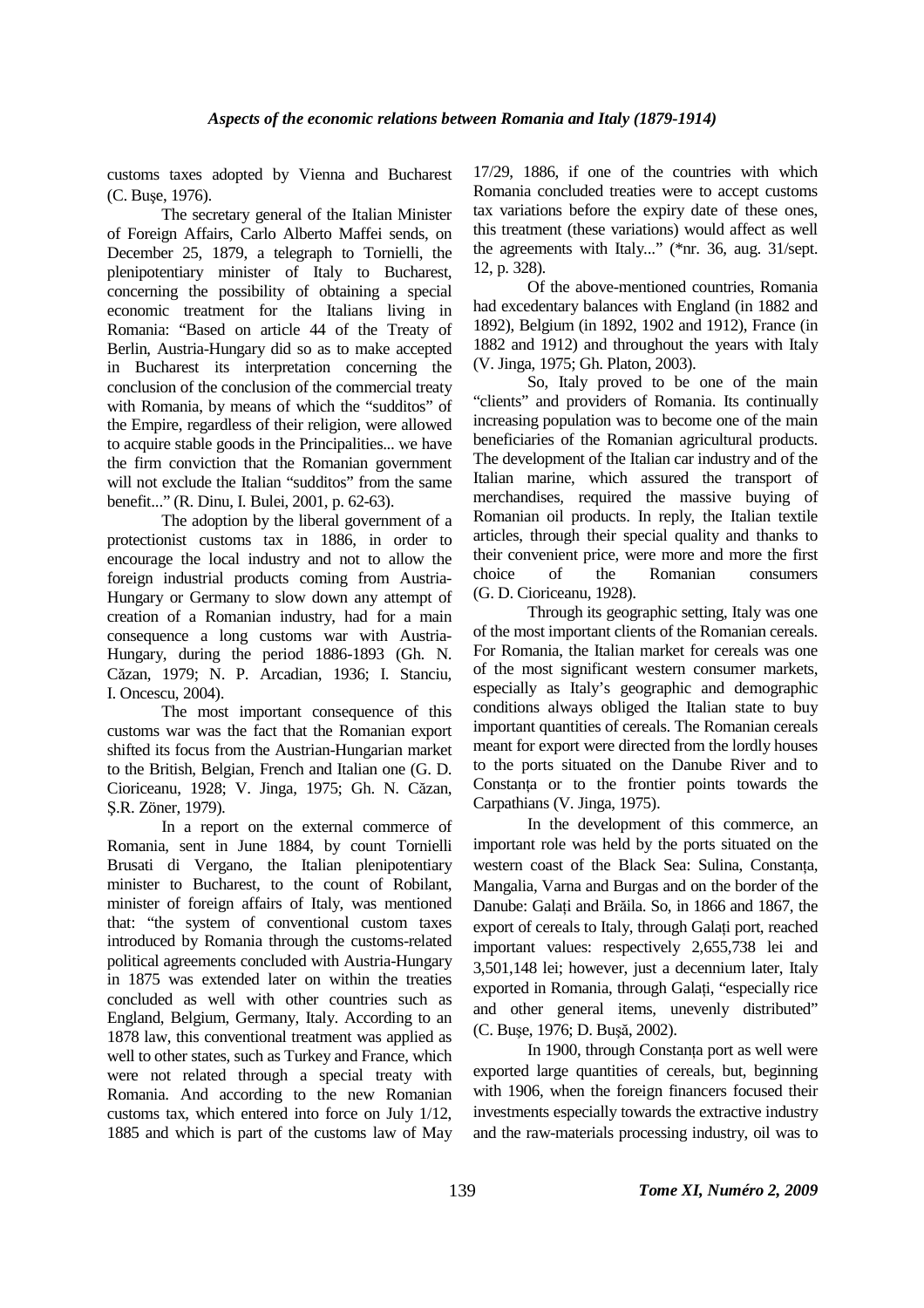acquire primacy, representing 90% of the port's export (D. Buşă, 1996).

 The 1895 law of the mines gave freedom of exploitation to the international trusts in Romania. The weight of the foreign capital increased significantly during the period 1895-1903 and spectacularly during 1904-1915. Increasingly more companies based on shares appeared, and the exploited surface grew. Until the beginning of the  $20<sup>th</sup>$ century, most of the capital invested in oil extraction and processing was English, beginning with 1905 the primacy went to the German capital (64.32%), followed by the Anglo-Hollandaise (8.75%), Italian (4.98%), Franco-Belgian (4.31%) and American capital (3.32%) (D. Buşă, 2004).

 In 1900, out of 476 ships that entered the above-mentioned port, the majority bore the Romanian colors (134), being followed in number by the Austrian (130), the Italian (84), and the English ones (40). In point of displacement, the first place was held by Austria-Hungary (156,688 t), followed by Italy  $(135,387)$  t). In 1901, the number of ships increased to 488, but this time the supremacy was held by Italy, with 155,723 tons (D. Buşă, 1996).

 The port of Sulina had a special importance for the import/export of foreign or Romanian goods. Here a series of foreign trading companies such as "Messageries Maritimes" of France, "Deutsche Levant Linie" of Germany, "Westcott" of Belgium, "Johston" of Great Britain and among many others "Florio-Rubattino" of Italy had their headquarters (G. Procacci, 1975; G. D. Cioriceanu, 1928; L. Taftă, 1999).

 Consequently, the market that determined the prices of the Romanian cereals moved, successively, from Constantinople to Trieste and from there to London and other great occidental and transoceanic ports. The cereals from Romania were sold in Marseille, Hamburg, Rotterdam, Anvers, Copenhagen, Athens, Trieste or Genoa, according to the fluctuations of the respective prices in the largest port of those times, London (V. Jinga, 1975).

 Along with the cereals were exported, though in a less significant quantity, oil products, animals, wood and salt.

 According to a report sent by the consul of Switzerland in Bucharest, de Ştaub, to Tornielli Brusati di Vergano, plenipotentiary minister of Italy in Bucharest, the fluvial maritime way via Genoa, continued with the railroad via Gottard, was cheaper for the transport of the Romanian cereals. The

transport on ship between Galati and Genoa, in the direction Galati-Genoa-Brünner (Lagerhäuser) cost 17.65 francs, while the transport by railroad Genova-Pino cost 24.85 francs. This represented a concurrence for the transport on land through Austria-Hungary. At the same time, instead of Genoa, Venice could represent a stage (place of call). However, the facilities created by the railroad service could prejudice the Italian commerce by sea. That could represent a concurrence for the Italian lines through the organization of a transport via Triest- Arleberglake of Constanta in the traffic with Romanshorn towards Turnu-Severin (on the Danube). The union between the Austrian-Hungarian Lloyd on the Danube and the Austrian-Hungarian railroad would prejudice Italy.

 "The Italian ports cannot hope to overcome the concurrence of their happiest rivals in the Mediterranean and the Adriatic Sea, if the railroads and the national navigation refuse to bring together their interests. Today we need to win over the quantity of the traffic: we need to know to draw towards us the transit of the other countries. What it (the Romanian government) did with good result in order to activate the export of cattle by sea can be done with a sure arbitration for itself to reactivate cereal transport in the same way. The Italians, regaining in this traffic the share they used to held some time ago, will prove that in our country has not disappeared the conception of the trade policy conceived ever since the first crossing of the Alps was planned, meant to direct towards Genoa the trades of Switzerland and of Germany" (\*nr. 38, sept. 14/26, p. 345)*.* 

 During the period of the years 1880-1883, the Italian import in Romania amounted to 346,779 lei, among the imported products, along with the sunflower oil and other vegetal oils, one of the main places being occupied by the Italian rice, sold by the merchants of Genoa as "riso gemino"(true rice) (T. B. di Vergano, 1885).

 According to the treaty concluded with Italy, and which expired on March 13, 1891, Romania also imported from the peninsula other products such as objects made of colored glass (false corals, black and colored beads) (T. B. di Vergano, 1885).

 The chargé d'affairs to Bucharest, De Nitto, sends, on February 15, 1891, to Di Rudini, president of the Council and Minister of Foreign Affairs, a report concerning the Romanian-Italian trade treaty. However, the law was just in the stage of project,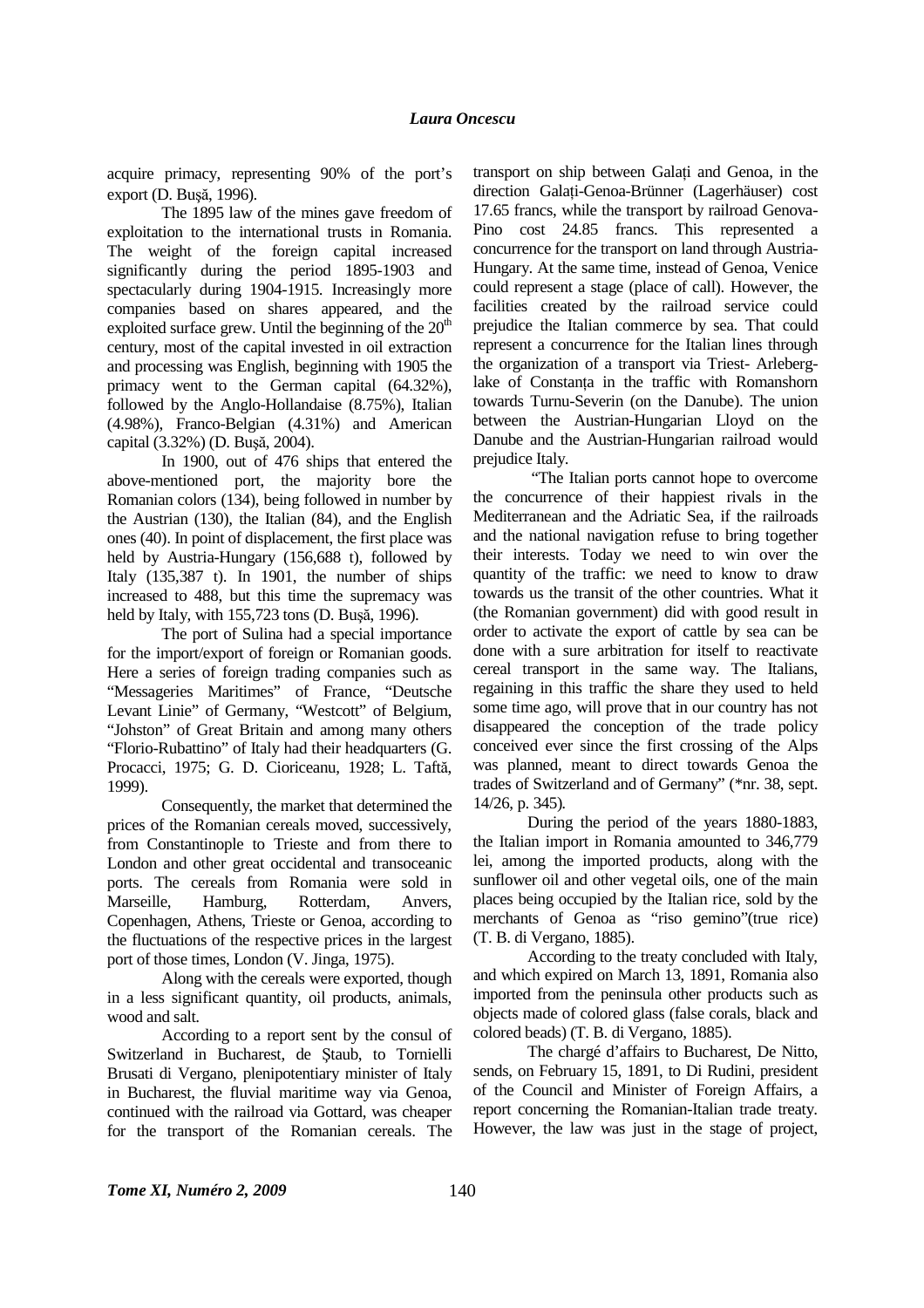because a trade convention between these two states was to be signed only on December 23, 1892 (R. Dinu, I. Bulei, 2001).

 On the other hand, the industrialization process led to the appearance of a natural phenomenon, that of the migration of the labor force from Western Europe to Romania. An especially important role in the determination of this migration process of the labor force from Italy to Romania was held by the Italian-Romanian Chamber of Commerce (J. Antohi, 1921). So, a series of new constructions were granted to foreign companies of German, Austrian, French or Italian origin. Among the Italian companies the most outstanding are: *The Italian-Romanian Oil Company* ("*Societatea petrolieră Italo-Română*")*, The Road-Building Company of Venice*  ("*Societatea veneŃiană de construcŃie a şoselelor*") and others.

 The German company Stroussberg, to which the Romanian state granted the building of the main railroad of the country, Roman-Vârciorova, drew among its workers a significant number of Italians (E. Negruti, 1986).

 During a decennium, beginning with 1869 until 1880, were achieved about 1,400 km of railroad in Romania, and the contribution of the Italian workers was very important. In October 1892, the minister of Italy to Bucharest, the marquis Francesco Curtopassi, wrote: "everywhere, where there is work to do, such as the construction of railroads, bridges, canals, and, in general, earthwork, we can be sure that we will find there a large number of Italian workers" (E. Negruti, 1986, p. 228).

 A large number of Italian workers were employed as well in the forest exploitations from our country. Coming from the Italian Tirol, from the region of the Dolomite Alps, or from the NE of the Frioul province, territories that were still in the possession of Austria-Hungary, but also from the region of Venice, they were employed at the forest exploitations situated on the Southern and Eastern slope of the Carpathians. Among the great companies specialized in forest exploitation there was as well a mixed one, a Romanian-Italian one, with about 10,000 employees, of which 2000 were from Transylvania, 1.000 from Bucovina, 600 from Galicia and 1000 Italians from the region of Lombardia-Venice (Udine, Treviso, Belluno, Venice) (E. Negruți, 1986).

 The anonymous company "Oltul", which exploited the forest from the Basin of Brezoi, Malaia,

Voineasa, in Vâlcea County, was authorized, in 1905, to introduce in Romania, through Câineni, 2000 workers from Italy and from Austria-Hungary. The company Göetz-Negoiu hired, for the forest exploitations of Buzău County, in 1908, 520 workers, of which 103 were Italians (E. Negruți, 1986).

 One of the most important companies for the exploitation of the Romanian forests was created by the Commercial Bank of Milan, along with the banks: Louis Dreyfus et Co Paris, Allgemeine Verkehrsbank Vienna, the Italian Banking Company - Milan, which gave birth to the banking labor union Rumänische Forstindustrie A.G. with its headquarters in Geneva. This labor union bought the Romanian shares of "Union" from Bucharest and the shares of the firm "Union Forstindustrie A.G. Budapest", which held forests in the Szecklers' region (Secuime) from Transylvania and in Bucovina. In 1911, this labor union also concluded with the Romanian state a contract for the exploitation of state forests. In the forest exploitations from Transylvania was cointerested as well the Italian financial group Feltrinelli, share holder of the Credito Italiano Bank. In 1906, it created "*Società in Azioni Italo-Ungherese per Industria Forestale*", with exploitations in Tălmaciu, Sibiu County.

 In order to coordinate the selling of this wood on the SE European market, all the companies situated under the control of the Italian, Austrian, German and Hungarian capital created a cartel of the softwood lumber exporters. Such was, in 1910, the cartel "Accordo", which included the most important firms from Austria-Hungary and Romania, namely the companies: Göetz, Tarcău, Union, Siebenbürgische Waldindustrie, Lotru, Beszterce-Naszóder Holzindustrie, Bayersdorf &Biach, Alfalú Holzindustrie, Tâșița, Marnero, Carpații, Standard and whose purpose was to reunite the efforts of all the firms selling wood through the ports of Dalmatia, in the area of the Lower Danube and in the Black Sea area (N. Păun, L. Bathory, C. Ivaneş, 1986).

 Concerning the number of the Italian workers in the Romanian agriculture, it was very low. The Italians preferred to buy lands for agriculture rather than work them for other landowners. Such is the case of 70 families of Italian emigrants, who settled near Iaşi, in Corneşti and who managed, in 1890, by means of the Italian consulate, to get 1080 ha of land from the Romanian state, in Cataloi village, Tulcea County (E. Negruți, 1986).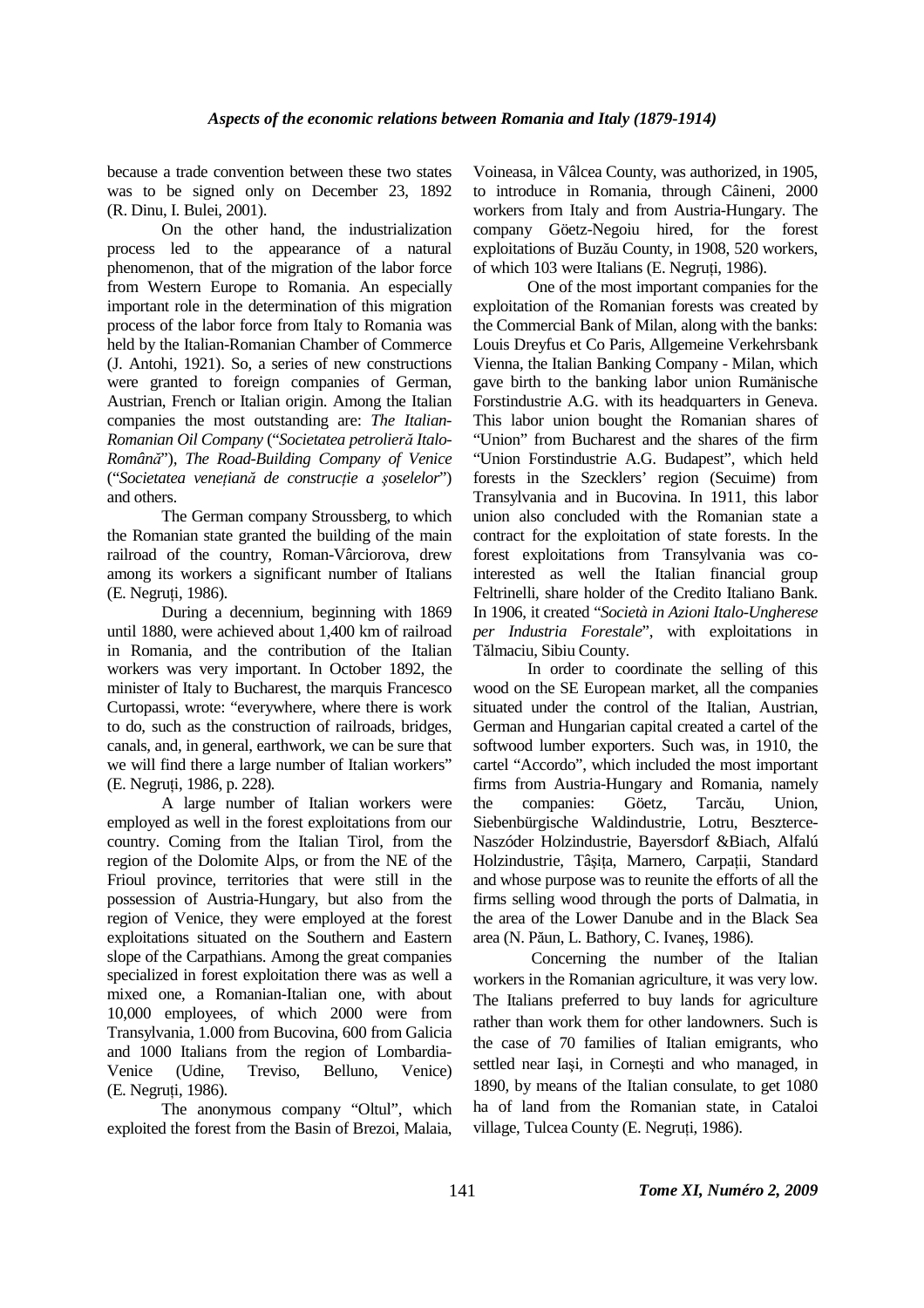Interesting is, from this point of view, the report sent, on August 14, 1888, by Pasquale Corte, the consul of Italy in Galati during the period 1888-1890, to Crispi, president of the Council and Minister of Foreign Affairs ad interim of Italy, by means of which was analyzed the very situation of the Italians of Corneşti. So, he mentioned that "in order to prevent an invasion and a moral and economic absorption, (the Romanian government) adopted a series of measures, of which the one according to which foreigners cannot obtain public goods in Romania, and cannot exert the profession of stock brokers... king Carol, not forgetting his origin, favored especially the Germans… The measure that denies the foreigners the right to own rural goods, got the actual Italian owners in the position of either selling their goods or giving up their Italian citizenship. This thing is extremely prejudicial for the Italian colonies and the inhabitants of our agricultural colony from Corneşti are not to be ignored, as the colony is all made up of Italians, to whom a quite significant quantity of land had been promised, in exchange (for the work) they have accomplished for more than ten years" (R. Dinu, I. Bulei, 2001, p. 237-239)*.* 

 So, in a few decennia, Romania became the richest country of Europe in point of natural resources, and these resources were waiting for foreign investors in order to be well valorized.

 Italy, which had turned from a predominantly agrarian country, as it still was towards the end of the  $19<sup>th</sup>$  century, into an agrarian-industrial one (among the industries that contributed to the first Italian industrial boom being the siderurgy and the car industry, which acquired rapidly the dimensions of true trusts) (G. Procacci, 1975), knew how to be well represented, understanding that it does not need to take hold of the natural resources of the Romanian state, but rather, on the contrary, be a good collaborator of Romania. An example can be the creation of the Italian Commercial Bank, which in Romania bore the name of The Italian and Romanian Bank (Banca Italiană şi Română), an institution that during a trimester of functioning carried out operations worth more than a billiard and 150 millions.

 One of the main elements that contributed to this impetus of the Italian-Romanian economic relations was the continual presence of the Italian sea fleet in the waters of the Danube and of the Black Sea. The exports of Romanian goods in Italy reached

between 1900-1910 the value of 40,600,000 lei, that is 9.42% of the total of exported goods, and then between 1911-1914 they increased to 62,000,000, which represented a percentage of 10.30%. Only the wheat represented 34,000,000 lei of the total value of the first period, while during the second stage, this value rose to 58,500,000 lei. However, according to the Italian statistics, these values were clearly higher. So, during the period 1901-1910, the value was 59,000,000 lei, and between 1911 and 1914, it reached 113,500,000 lei (G. D. Cioriceanu, 1928).

 The Romanian wood exported in Italy reached, between 1901 and 1910, the value of 3,000,000 lei, while oil and oil products found in Italy one of their best markets.

 The Romanian imports from Italy grew rapidly as well: from 19,600,000 lei during the period 1901-1910 to 25,800,000 during 1911-1914. The Italian textile products, so appreciated on the Romanian market, represented a peak of the imports, worth 10.000.000 lei during 1901-1910, and their value increased between 1911 and 1914 to 19,600,000 lei. The Italian silks were a concurrent for similar products coming from other countries. The colonial goods, the wine and the fruit of the Mediterranean countries occupied a secondary place, with a value of 1,500,000 lei during 1901-1914 (G. D. Cioriceanu, 1928).

 The law of the mines, voted by the conservative government since 1895, allowed the penetration of investments of foreign capital in the Romanian oil industry, during a period when the lack of local capital was badly felt, and the demand for oil products was beginning to grow (I. Stanciu, I. Oncescu, 2004).

 So, after 1904, the great foreign capitals got involved without any hesitation in the exploitation of the oil fields of Romania, and the consequence was the birth of the first great industry of Romania before the First World War (I. Stanciu, I. Oncescu, 2004).

 The massive influx of foreign capital until the beginning of the First World War led to the internationalization of the Romanian oil industry. So, in a classification of the capital investments regarding the Romanian oil industry, according to Nicolae Xenopol, Italy held the fifth place, of a number of eight states (Gh. Buzatu, 1998).

 Though it wanted to alleviate the serious oil crisis it was going through, the Italian state did not do like Germany, France, the United States, England or Holland, who were fighting over the Romanian oil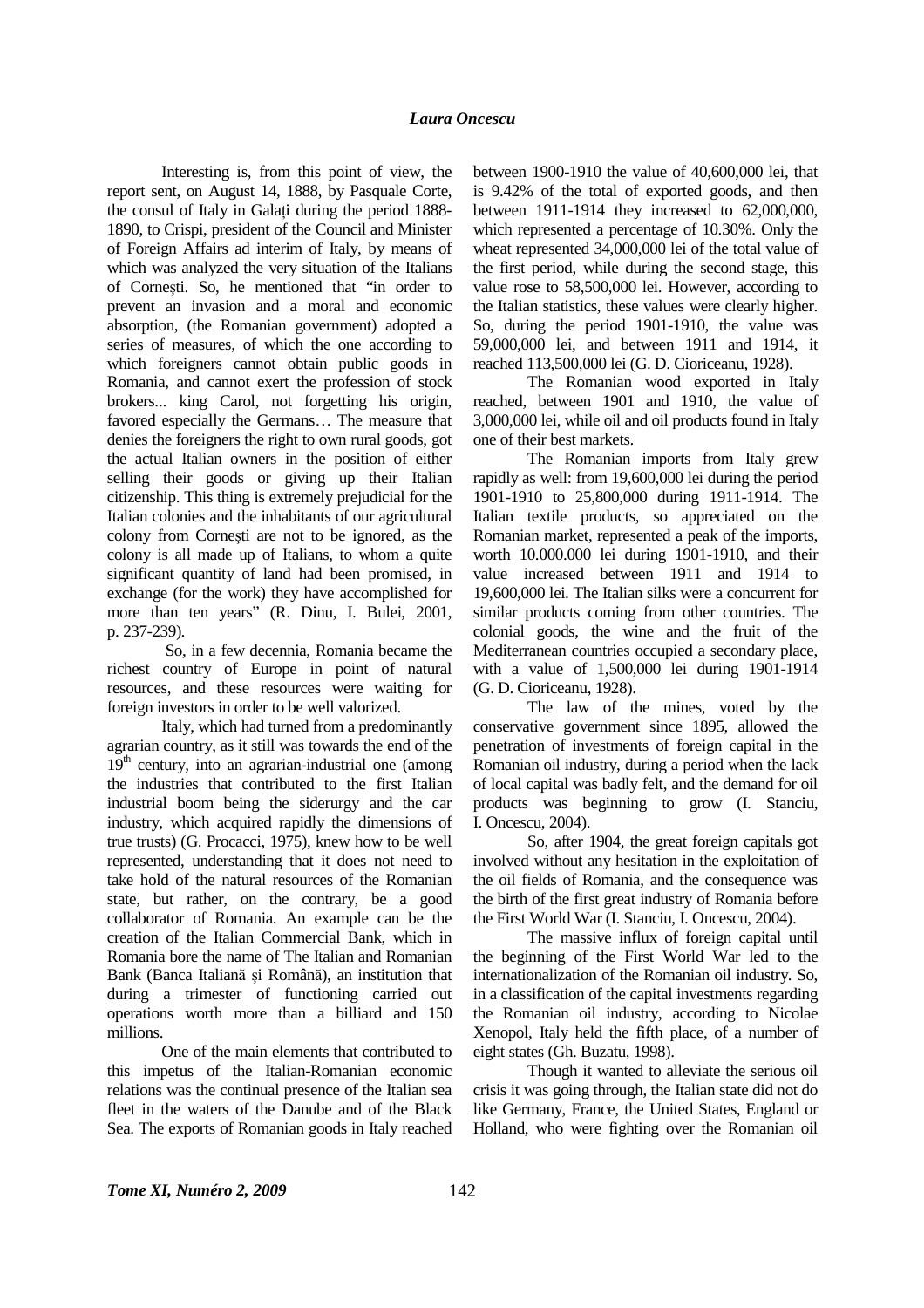fields, but knew how to collaborate with Romania (J. Antohi, 1921).

 George Cioriceanu estimates that the Italian capital investments in Romania situated this country on the eighth place in this top, with a value of 2,000,000 lei in 1900, witnessing a major increase in 1908, to 13,000,000 lei, and then decreasing in the year 1914 to 10,000,000 lei (G. D. Cioriceanu, 1928).

The relations with Italy became very good after Ion I. C. Brătianu had become the leader of the Liberal Party (1908), and in Rome, after the fall of Crispi's government, which had accepted a relation of dependence towards the Central Powers. Then, Giolitti's Italy concludes a series of agreements with the potential enemies of the Triple Alliance, such as France, England and Russia. The crisis of Tripolitania brings about a great interest of the Italian diplomacy in the Balkan area, and, in this context, Italy's most faithful ally proved to be Romania (I. Bulei, 1997; A. Tambora, 1977).

 The Italian-Turkish war (1911-1912), which occurred in the above-mentioned context, also hit the economic interests of the Central Powers. Both Germany, which had serious economic interests in Turkey, and also Austria-Hungary, tried to mediate the conflict for the conquering of Tripolitania and Cirenaica by the Italian colonists, insisting concomitantly in Rome and in Constantinople to cease hostilities. In its turn, the Romanian government, constituting itself as a mediator in the discussions between the two belligerent parties, placed itself as well on the same position, though it was for the solution of the Tripolitan problem in favor of Italy (Gh. N. Căzan, Ş. R. Zöner, 1979).

 When the Italian-Turkish war menaced to extend in the area of the Aegean Sea, king Carol I drew the attention of the Italian politicians to the serious consequences of some Italian naval operations near the Dardanelles.

 Prince Fürstenberg wrote that "a closure of the straits by one of the belligerent parties would hit so powerfully Romania's vital interests that in order to prevent it the king would become ad-hoc even Russia's ally" (Gh. N. Căzan, Ş.R. Zöner, 1979, p. 323)*.*

 Bosporus and the Dardanelles had a special importance for Romania's foreign trade, especially as until 1914, 95% of the country's global export took place by water and only 5% by land. According to a telegram of the general secretary of the Ministry of Foreign Affairs, C. Cretzianu, to the minister of Romania to Constantinople, the closure of the straits triggered unanimous protests from the Romanian merchants, especially from cereal exporters (Gh. N. Căzan, Ş.R. Zöner, 1979).

 Around the beginning of the First World War, the Italian capital invested in the Romanian economy was situated on the seventh place with 7,500,000 lei (in the oil industry) and on the fifth place, with 50,000 lei (in the textile industry) (N. P. Arcadian, 1936).

 On May 11, 1913, the minister of Italy to Bucharest, Fasciotti, sends to Di San Giuliano, the Italian foreign minister, a letter in which he mentions the visit of Nicolae Xenopol, minister of the Industry and Commerce, in Italy. Speaking about the relations between Romania and Italy and about the possibility to draw the Italian capital towards Romania, Nicolae Xenopol asked the Italian minister of Foreign Affairs, Di San Giuliano to send an Italian commission made up of a banker, a businessman and a provider, to study the Romanian market in order to determine the Italian interest concerning the capital investment in Romania (R. Dinu, I. Bulei, 2001).

 The context of the beginning of the First World War approached the Romanians and the Italians more and more. If the Italian political circles manifested an expectative attitude towards Romania, until the crisis of Sarajevo, the Italian public opinion regarded the Romanians sympathetically. So, "Giornale d'Italia" expressed, in its pages, the hope that between Romania and Italy may appear closer relations, taking into account the common interests of the two countries following the new situation in the Balkans.

 An approach between the government from Rome and the one from Bucharest occurred through Take Ionescu's visit, in September 1913, in Italy. Being invited by the Quirinal's minister in Romania, Carlo Fasciotti, the Romanian political leader met the marquis Di San Giuliano. Count Waldburg, chargé d'affairs of Germany to Bucharest, highlighted the fact that through Take Ionescu's visit in Rome, the Italian government pursued to strengthen the commercial relations between the two countries (Gh. N. Căzan, Ş. R. Zöner, 1979).

 Take Ionescu's visit in Italy, as well as the meeting he had with marquis Di San Giuliano led the two states to become closer to each other and, later on, the future events continued to get them even closer together.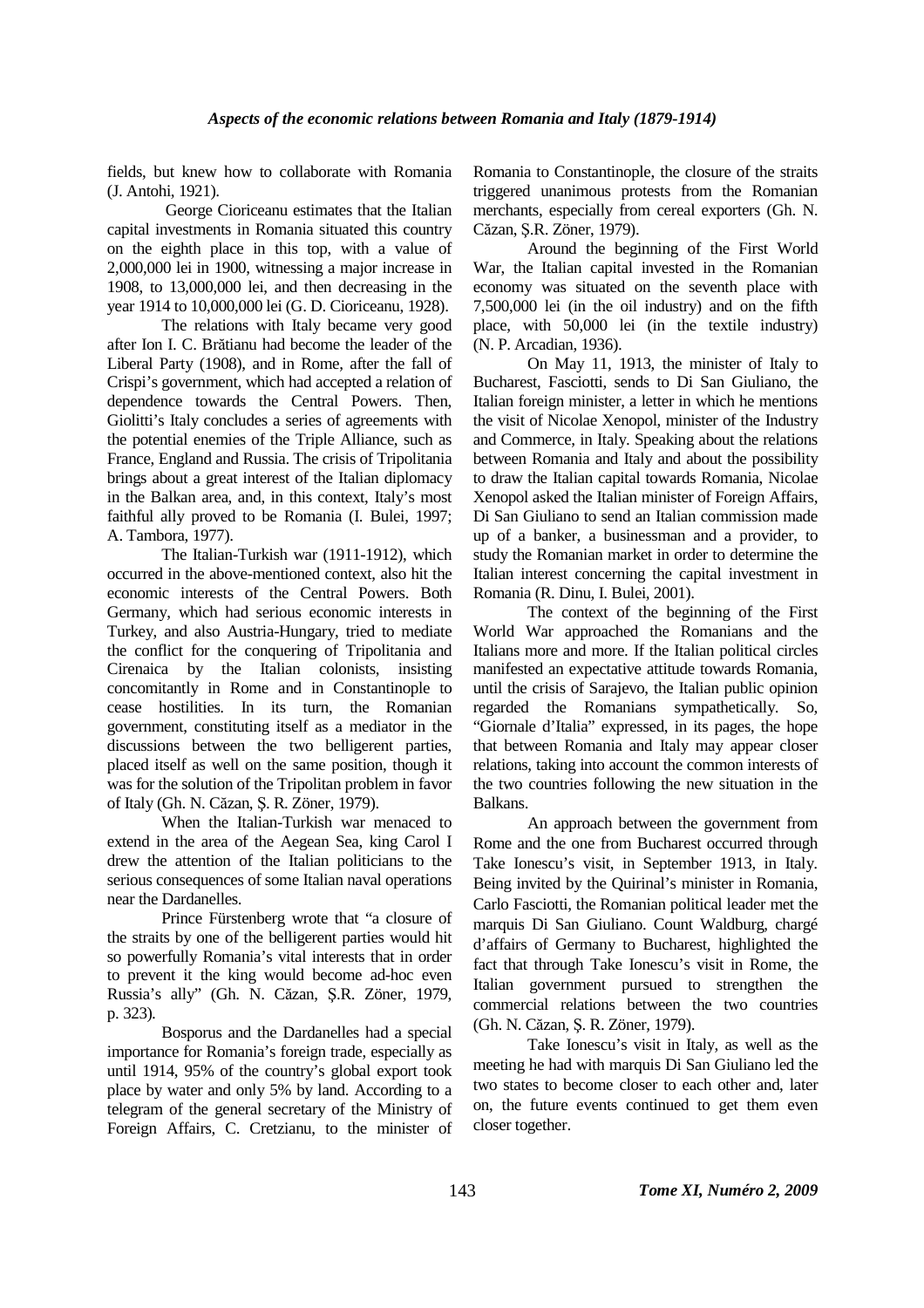So, on December 1/14, 1914, in order to pay the different orders for war material in Italy, the Romanian State, by means of the National Bank, made a loan, guaranteeing with treasury bonds evaluated at a rate of 75% by Banca d'Italia, worth 10,012,000 Italian pounds for 6 months, with an interest of 6½% per year, renewable every six months. On December 15/28, 1914, the Romanian state received from the Bank of England as well the sum of 5,000,000 sterling pounds, which were the equivalent of about 126,110,000 lei at an exchange rate of 25.22. The Finance Minister of Romania communicated to the person in charge of the public debt (Gh. M. Dobrovici), strictly confidentially, that the use of this debt is only for the payment of the war material in France, England and Italy (Gh. M. Dobrovici, 1934).

 In a French diplomatic report from January 10, 1914, it was stated around the beginning of the First World War that "Germany, Austria and Italy are trying using all the means they can use to influence Romania's views, offering their financial support, creating banks, being interested in the industrial and financial companies, briefly getting involved as much as they can in the Romanian life in order to keep Romania within their alliance" (Gh. N. Căzan, Ş. R. Zöner, 1979, p. 381)*.* 

 When Romania was occupied by enemy troops, living in poverty and need, Italy was the first country to lend it a hand, anchoring its ships with goods answering the most urgent needs, in the ports of Brăila, Galați or Constanța. The economic collaboration between the two sisters nations led Romania to become, after the war, one of the most significant importers of Italian merchandises, while Italy was the only nation to obtain the exportation of crude Romanian oil, even holding the first place in the exports from Romania.

## **BIBLIOGRAPHY**

*\*Curierul Financiar*, 1886, XIII, nr. 36, aug. 31/sept. 12; XIII, nr. 38, sept. 14/26.

Antohi J. 1921, *La Romania nei rapporti economici con l'Italia,* conferenza tenuta il 15 Gennaio presso la Camera de Commercio di Milano, sotto gli auspici della Società Italiana di Esplorazioni Geografiche e Commerciali, p. 3-12.

Arcadian N. P., 1936, *Industrializarea României (Studiu evolutiv istoric, economic şi juridic*), Ediția a II-a, Imprimeria Națională, București.

Bulei I., 2004, *Lumea românească la 1900*, Editura Fundatiei Pro, București.

Bulei I., 1997, *O alianŃă în mijlocul altei alianŃe. un studiu de caz: Italia - România, 1909- 1910*, in Mihai Timofte (Coordonator), *Concepte şi metodologii în studiul relatiilor internationale,* Editura Ankarom, Iaşi.

Bușă D., 2004, *Investițiile străine de capital în economia României la începutul secolului XX* , Revista istorică, tom XV, nr. 3-4, p. 159-170.

Buşă D., 1996, *Porturile de pe litoralul vestic al Mării Negre. Modernizarea şi activitatea lor comercială la cumpăna dintre secolul al XIX-lea şi al XX-lea*, Revista istorică, T. VII, nr. 7-8, p. 569-579.

Bușă D., 2002, *Spațiul sud-est european și*  $real$ *itățile sale economice (sfârșitul secolului al XIXlea - începutul secolului al XX-lea),* Studii şi Materiale de Istorie Modernă, vol. XV, p. 31-90.

Bușe C., 1976, *Comerțul exterior prin GalaŃi sub regimul de port franc (1837-1883),* Editura Academiei, Bucureşti.

Buzatu Gh., 1998, *O istorie a petrolului românesc,* Editura Enciclopedică, Bucureşti.

Căzan Gh. N., Rădulescu-Zoner Ş., 1979, *România şi Tripla AlianŃă. 1878-1914,* Editura Științifică și Enciclopedică, București.

Ciachir N., 1984*, DiplomaŃia europeană în*  epoca modernă, Editura Stiințifică și Enciclopedică, Bucureşti.

Ciachir N., 1996, *Marile Puteri şi România 1856-1947,* Editura Albatros, Bucureşti.

Cîncea P., 1974, *Viața politică din România în primul deceniu al independentei de stat, Editura* Ştiințifică, București.

Cioriceanu D. G., 1928, *La Roumanie économique et ses rapports avec l'étranger de 1860 à 1915*, Paris.

Dinu R., 2004, *Instante si mecanisme de decizie în politica externă a României la finele*   $s$ ecolului XIX: câteva observații pe marginea alianței *italo-române din 1888*, Studii şi Materiale de Istorie Modernă, vol. XVII, p. 139-168.

Dinu R., Bulei I., 2001, *35 anni di relazioni italo-romene, 1879-1914 (Documenti diplomatici italiani),* Editura Univers Enciclopedic, Bucureşti.

Dobrovici Gh. M., 1934, *Istoricul dezvoltării economice şi financiare a României şi împrumuturile contractate 1823-1933,* Tipografia ziarului "Universul", București.

Hitchins K., 1996, *România 1866-1947*, Editura Humanitas, Bucureşti.

**Tome XI, Numéro 2, 2009** 144